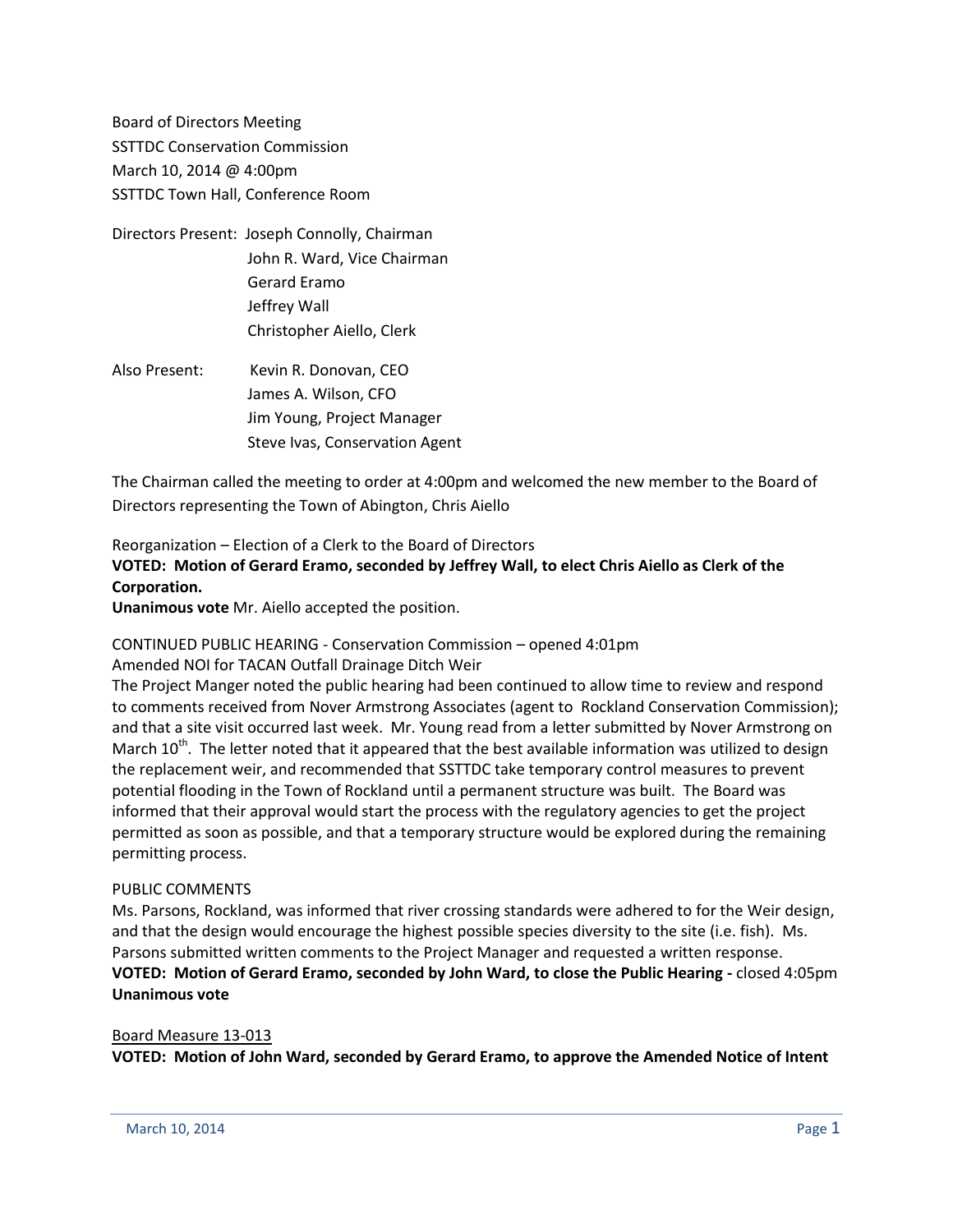## **dated November 26, 2013 for the after-the-fact removal and the proposed replacement of the TACAN Outfall Drainage Ditch Weir. All conditions of the approval shall be as noted in the Order of Conditions prepared by the Corporation's Conservation Agent 4-0-1 vote Director Aiello abstained**

Report from CEO and CFO on proposed Legislative Changes

The CEO noted that after reviewing recent meetings in Weymouth and Rockland, several LNR/Starwood issues caught their attention that were deemed important enough to change in the Enabling Legislation including: a reasonable funding mechanism for water/wastewater projects, Parkway deficiency payment, streamlined zoning changes, revenue stream to the Host Towns and reduction of administrative costs. If the Board approved the proposal, it would then be submitted to the three Town Executive bodies for review, and referral to Abington and Rockland Town meetings and a Special Weymouth Town Council meeting for a legislative vote. The CEO and CFO presented their proposal to the Board of Directors that accommodated those issues with the hope of finding a compromise with the Master Developer.

They recommended the following:

- Section 1: a) Expand the qualification for a Director to include a member of an organized labor board b) No Director or employee of the Corporation may be an elected official of Abington, Rockland or Weymouth
- Section 2: a) Add an administrative position, Executive Secretary, effective January 1, 2016 b) Eliminate Executive Director and Chief Financial Officer, effective January 1, 2016
- Section 3: Change the method of amending zoning by-laws by eliminating the need for Legislative Body Approval, and substitute Administrative Approval from the Town in which the zoning change lies and from SSTTDC Board of Directors
- Section 4: Require an annual distribution to each of the three Host Towns totaling in the aggregate, 10% of tax revenues commencing in FY2017
- Section 5: a) SSTTDC may borrow from MWPAT for water and sewer projects b) Compliance required with existing Quincy and South Shore Building & Trades Project Labor Agreement
- Section 6: Parkway Agreement the deficiency payment stream commencing with the building of 450,000 square feet of commercial space and annually thereafter
- Section 7: Changes to be immediately effective upon enactment except for the deletion of Executive Director and Chief Financial Officer Positions which is delayed until January 2016

Mr. Donovan suggested it would be prudent to get comments back from the Mayor and Boards of Selectmen no later than April  $2^{nd}$  to be incorporated into a revised final document, to be voted on by the Board of Directors, and referred to communities for formal town meeting vote and then submitted to State Legislature.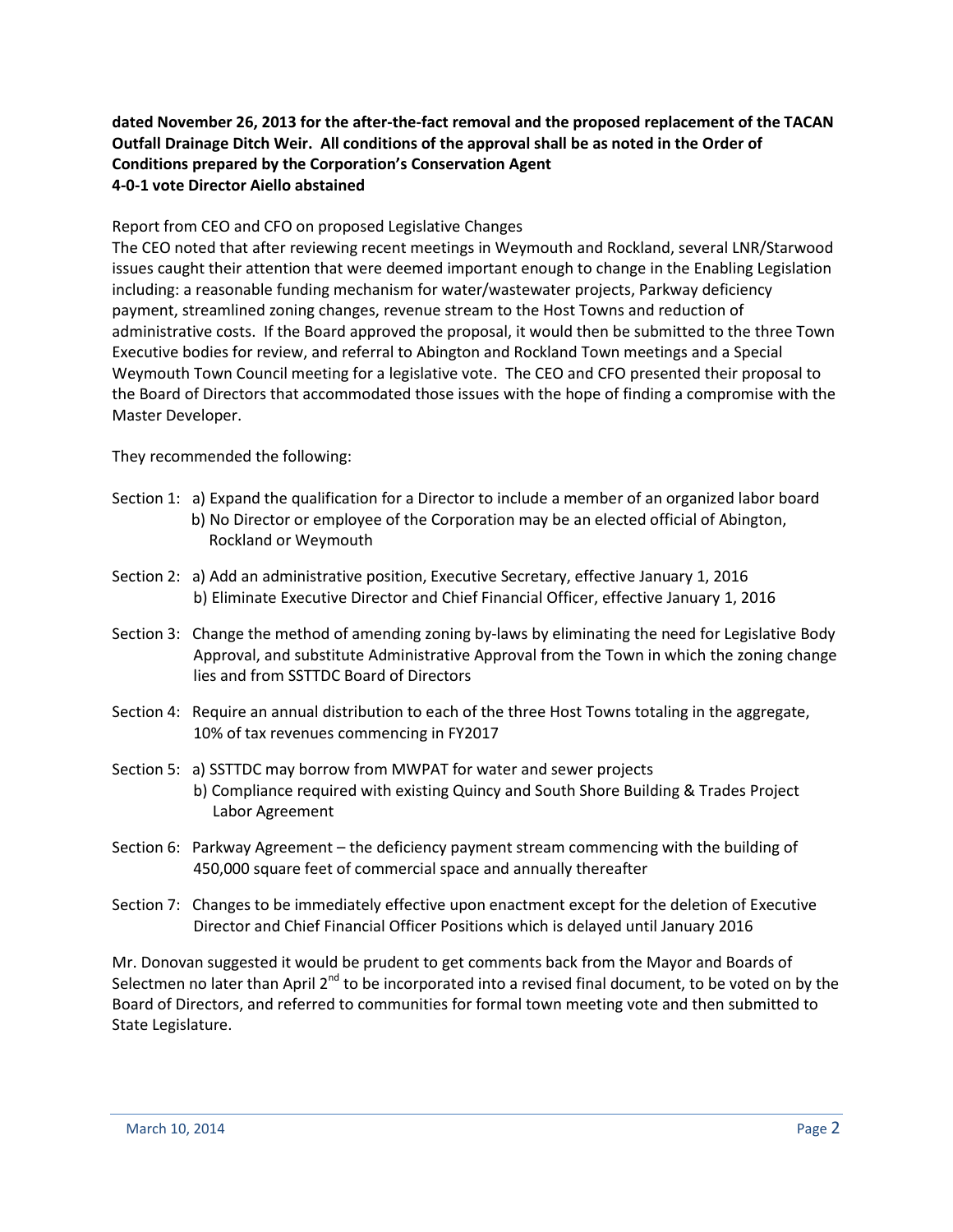Mr. Wall thanked Mr. Donovan and Mr. Wilson for bringing a recommendation forward, and suggested that the Board of Directors be expanded to also include the Secretary of Administration and Finance, or his designee, as they are a major stakeholder in this project.

Mr. Connolly agreed that the State and Organized Labor should have a seat on the Board. He thanked the CEO and CFO for looking and listening to the comments of the three Host Towns, and noted that creating a consistent revenue stream to the three Host Towns meant the elimination of Mr. Donovan's and Mr. Wilson's jobs. The Chairman appreciated CEO/CFO efforts to move the project forward. All agreed to expand the Board from five (5) to seven (7) Directors, and for the two new seats to be Governor appointed representatives.

Mr. Eramo also thanked the CEO and CFO for their work on this document and noted that the distribution of revenue to the Towns was a big step in the right direction.

Mr. Ward noted this was a fluid document at this point and needed input from the towns.

### Board Measure 14-005

**VOTED: Motion of John Ward, seconded Chris Aiello, that in accordance with provisions of Subsection 14 of Section 37 of Chapter 303 of the Acts of 2008, I move that the Board of Directors refer the proposed legislative changes as recommended herein to the Mayor of Weymouth, Weymouth Town Council and Boards of Selectmen of Abington and Rockland to seek their comments on or before April 2, 2014**

# **Unanimous vote**

### Financials

The CEO noted there were three financial matters before the Board:

1) The Town of Weymouth unpaid water bill required a reserve fund transfer to the Enterprise Fund. Mr. Ward was informed the bill came in after July  $30<sup>th</sup>$  when FY13 books were closed.

### Board Measure 14-003

**VOTED: Motion of Jeffrey Wall, seconded by Gerard Eramo, that the Board of Directors authorized the transfer of the sum of \$11,528.39 from the Water and Sewer Reserve Fund (Balance \$15,095) to line item 11336730.578107 for the purpose of paying the FY2013 unpaid bill to the Town of Weymouth for June water and sewer charges for irrigation; and that the Accountant with the assent of the Chief Executive Officer is authorized to pay such bills in such amounts as they deem appropriate but not to exceed the total amount stated above Unanimous vote**

2) Four invoices were sent by vendors in FY14 for services that were rendered during FY13. The CFO noted there would be one more unpaid MUNIS bill to come before the Board once the specific service provided in FY13 had been verified.

#### Board Measure 14-004

**VOTED: Motion of Jeffrey Wall, seconded by Gerard Eramo, that the Board of Directors authorized the transfer of the sum of \$8,656.09 from the Reserve Fund (Program 132 Balance \$32,617.70) to line**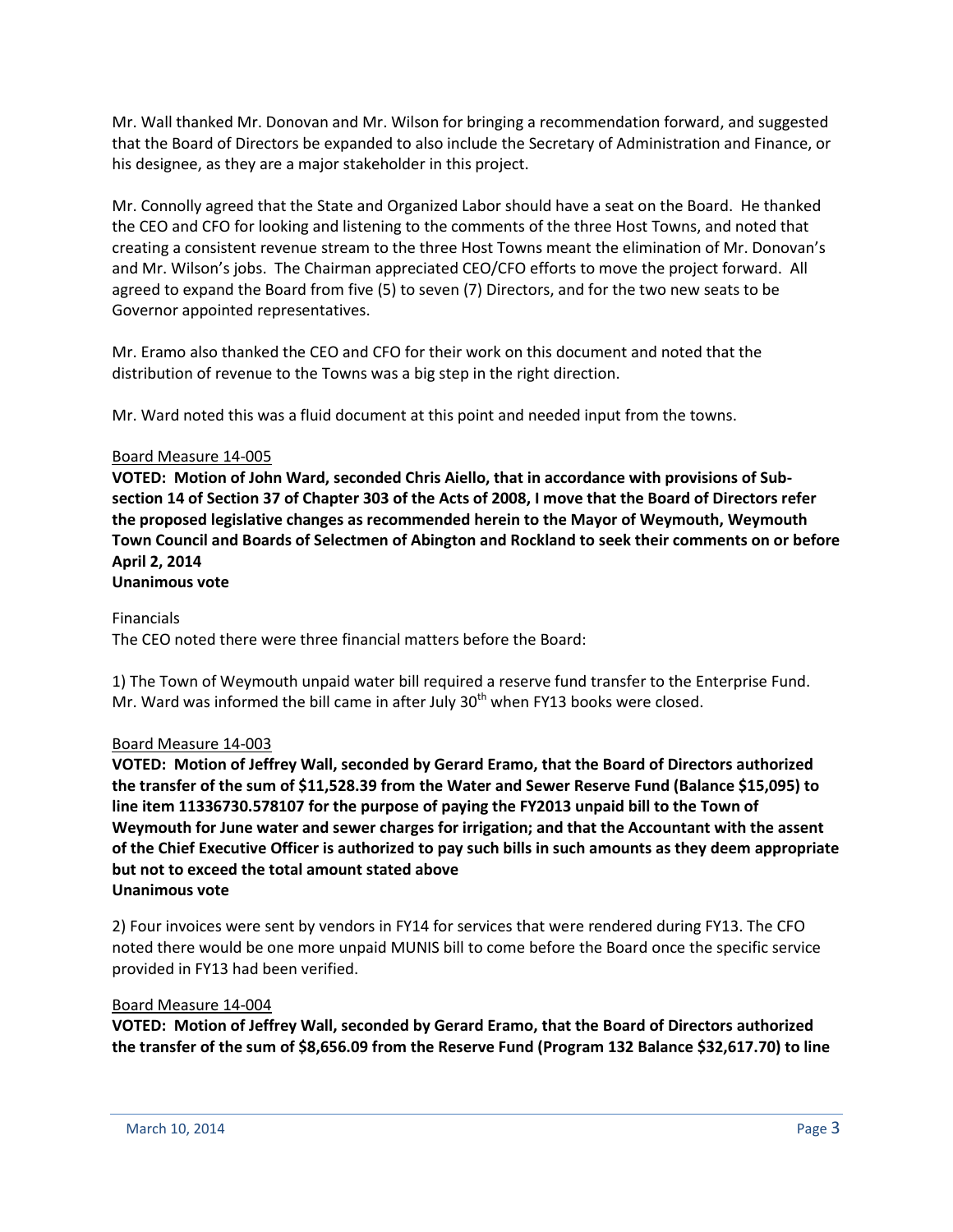**item 11336730-578107 for the purpose of paying the following FY13 unpaid bills:** 

- **a) \$4031.25 to Powers and Sullivan for the Single Audit per Federal Requirements**
- **b) \$370.00 to Hartford for Workers Comp Assessment FY2013**
- **c) \$339.84 to LNR for Electricity in FY2013 for MGA street lights**

**d) \$3,915.00 to MUNICAP for FY2013 Special Assessment May**

**And that the Accountant with the assent of the Chief Executive Officer is authorized to pay such bills in such amounts as they deem appropriate but not to exceed the total amount stated above Unanimous vote**

## 3) Delinquent Water and Sewer Charges

At the last meeting the Board was informed of outstanding water and sewer charges, and their statutory authority to establish a real estate lien on all the properties associated with unpaid water charges. The Enterprise Fund had outstanding receivables in the amount of \$70K. The CFO predicted if balances remained unpaid and revenue deficit occurred, the tax rate for FY15 would not be certified until all revenue deficits were dealt with by the Board of Directors.

The CFO recommended the Board approve a temporary increase in the Water and Sewer rates of 20% to all rate payers, to be rescinded if delinquent rate payers make timely payments, and that shut off notices be sent to each delinquent rate payer. Mr. Wilson also recommended freezing all expenditures within the Enterprise Fund except for salaries, DEP required expenditures and charges from the Town of Weymouth.

Mr. Ward was informed that LNR was \$69K delinquent on water/sewer charges and \$356K delinquent on the Parkway Deficiency payment.

Mr. Wall was informed that a meeting with LNR/Starwood on unpaid water bills did not take place, but they did make one inquiry for a copy of all outstanding charges (total \$69K) and submitted a payment of \$9K. Ms. Daniels, LNR/Starwood, insisted that one water charge 6 months overdue (\$57K) was not LNR's responsibility. Mr. Wall voiced concern on raising water rates on all SouthField bill payers, and asked if the increase could be held in abeyance to allow time for the issue to be resolved. The CFO stated the rate change would go into effect on April 1, 2014.

### Board Measure 14-006

**VOTED: Motion of John Ward, seconded by Gerard Eramo, that the Board of Directors enact the following effective immediately:**

**a) It is reaffirmed that the CFO is authorized to institute Lien Processing on all outstanding water and sewer charges for those delinquent rate payers.**

**b) That the CFO is authorized to 'freeze' all Enterprise Fund expenditures except for charges from the Town of Weymouth, salaries and costs associated with DEP required actions.**

**c) That a temporary water and sewer rate increase of 20% is effective immediately to overcome a potential revenue deficit**

**d) That a shut off notice be sent to each delinquent rate payer on the attached aging report, with a shut off being effective April 1, 2014**

**e) That the CFO is authorized to rescind the rate increase specified above in the event that all delinquent rate payers bring their accounts current.**

**Unanimous vote**